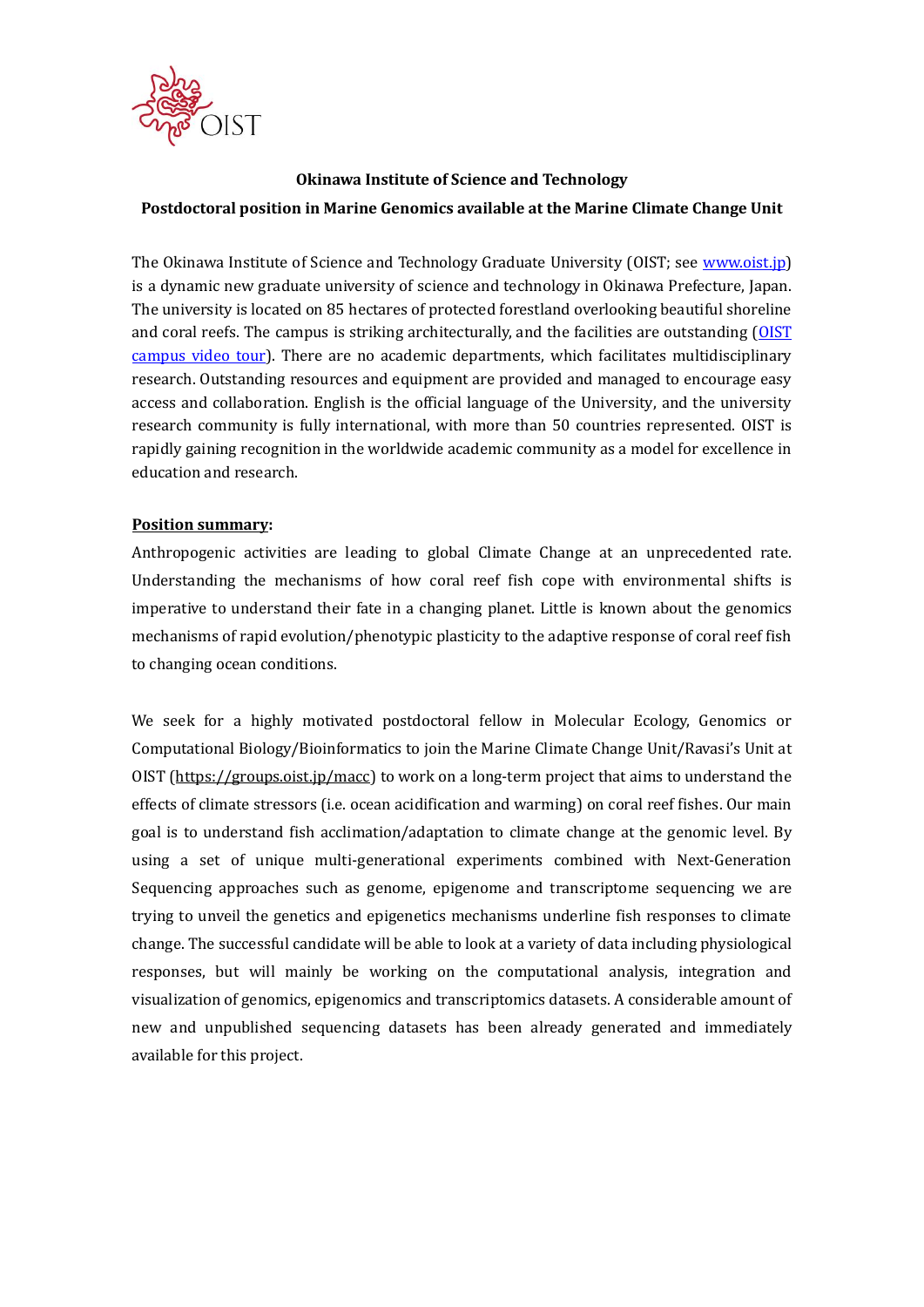

#### **Working Location:**

1919-1 Tancha, Onna-son, Okinawa, Japan 904-0495

### **Responsibilities:**

- 1. The successful candidate will take the lead role in the project.
- 2. To contribute to the overall activities of the research unit, acting as an effective collaborator and team member.
- 3. To supervise the day-to-day work of junior staff, students and interns.
- 4. To carry our routine administrative tasks associated with the research project to ensure it is completed on time and within budget as needed.
- 5. To plan own day-to-day activity within framework of the agreed research programme to allow timely submission and acceptance of manuscripts for peer-review publication.
- 6. To liaise with colleagues and students to build contacts, exchange information and form relationships for future collaboration.
- 7. Disseminating the research at national and international conferences.
- 8. Maintaining and updating the Unit's freely available genomics resources website, [http://nemogenome.org.](http://nemogenome.org/)

# **Qualifications:**

(Required)

1. Ph.D. in Molecular Ecology, Genomics, Computational Biology/Bioinformatics (or related topics).

2. Experience with Next-Generation Sequencing datasets and experience assembling *de novo* transcriptomes and genomes.

3. Computing experience, fluency in Linux/Unix, excellent knowledge in a programming language (Python, R, C/C++ etc).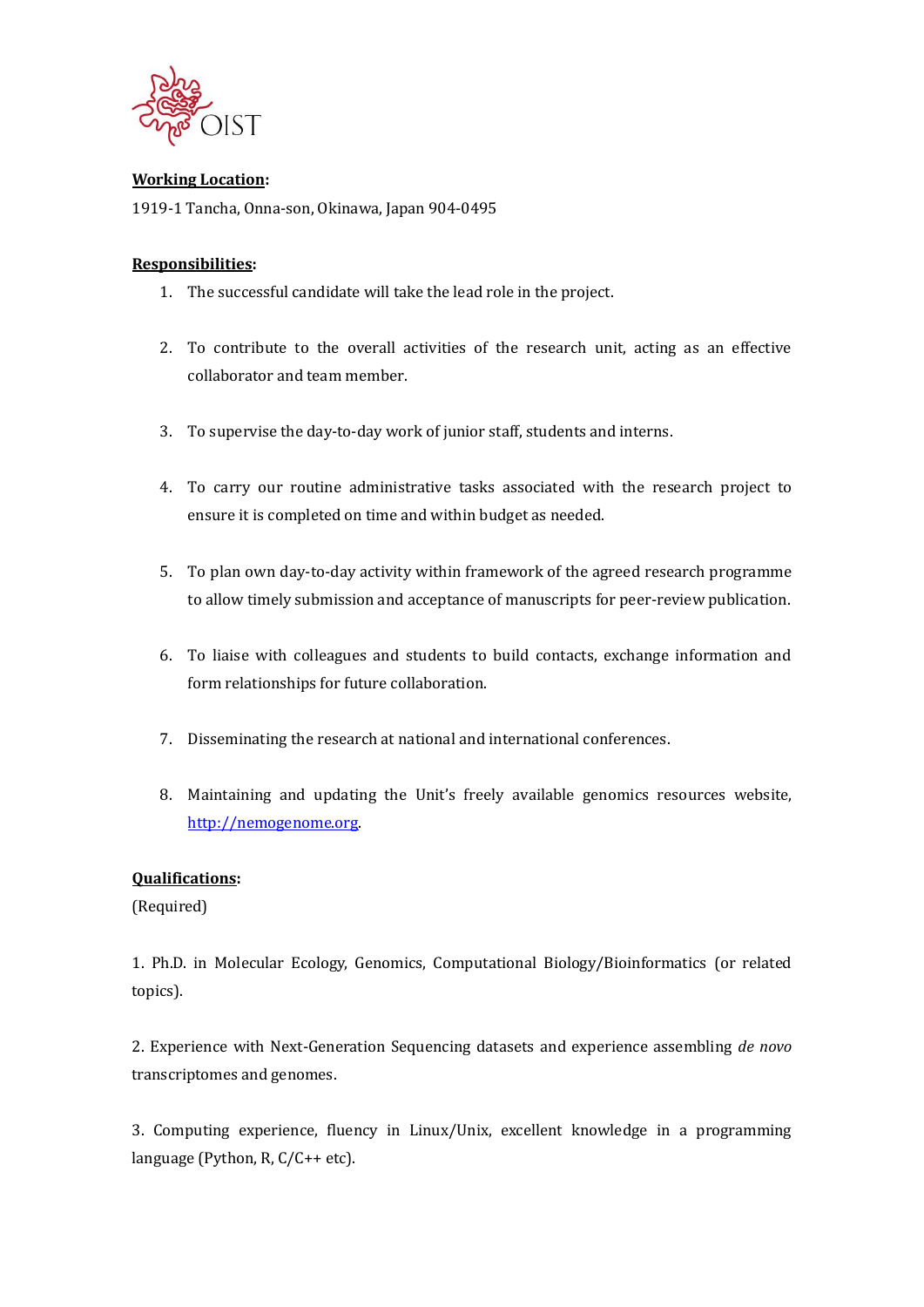

## (Preferred)

1. Knowledge in marine ecology, fish biology/physiology and experience in managing collaborative projects.

# **Report to:**

Professor Timothy Ravasi/ Marine Climate Change Unit

# **Starting Date:**

As early as possible

# **Term & Working hours:**

Term: Full-time, fixed term appointment for 2 years. This contract may be renewed up to total of 3 years

Working hours: 9:00-17:30 (Discretionary)

### **Compensation & Benefits:**

Compensation in accordance with the OIST Employee Compensation Regulations

#### Benefits:

- Relocation, housing and commuting allowances
- Annual paid leave and summer holidays
- Health insurance (Private School Mutual Aid<http://www.shigakukyosai.jp/>)
- Welfare pension insurance (kousei-nenkin)
- Worker's accident compensation insurance (roudousha-saigai-hoshou-hoken)

### **How to Apply:**

Apply by emailing your Submission Documents to: timothy.ravasi [at] oist.jp (Please replace [at] with @ before using this email address)

### **Submission Documents:**

- Cover letter summarising research interests, professional experience and career goals
- Curriculum vitae
- Names and contact information of  $3~5$  referees, one of which should be a previous employer.